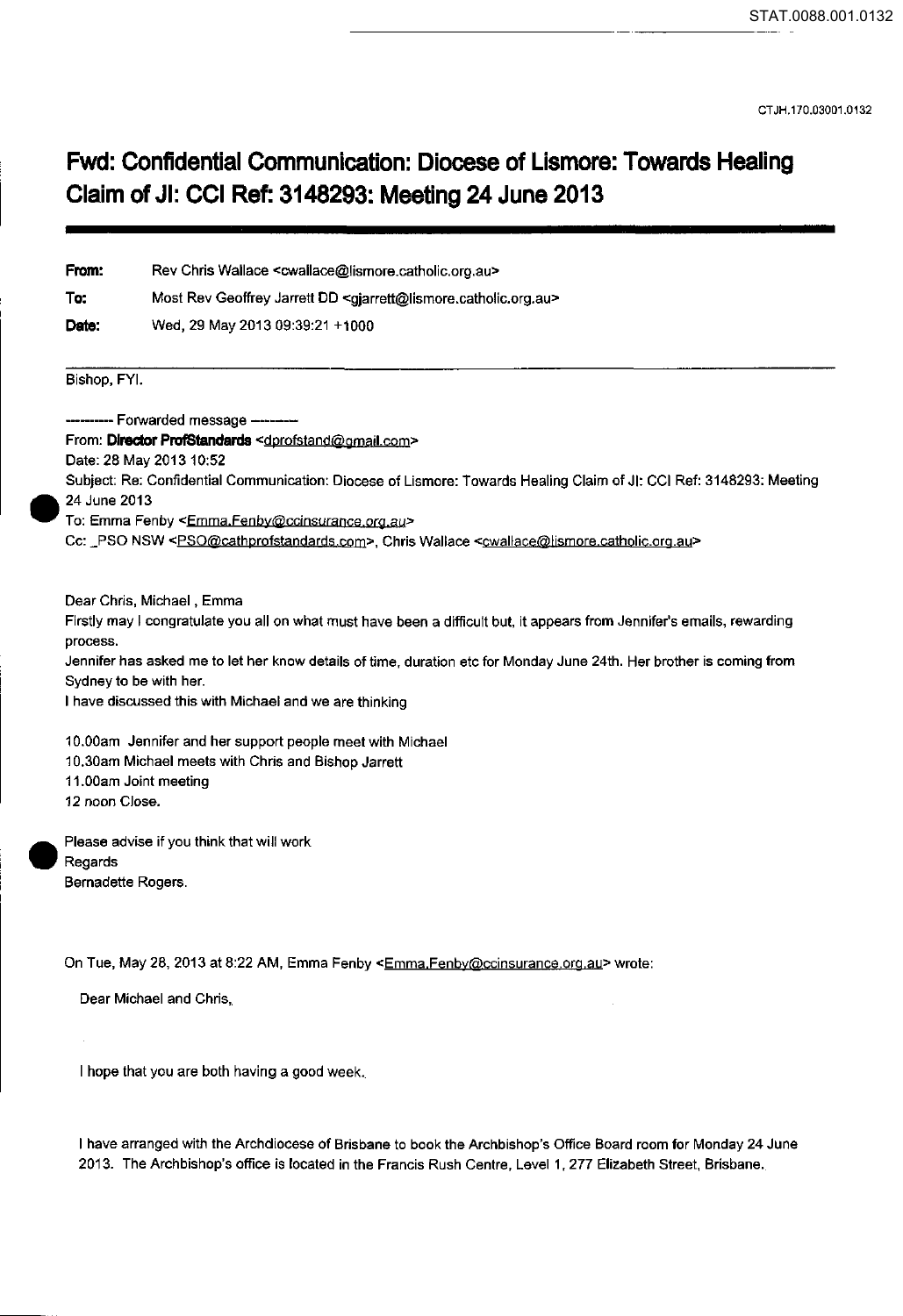CT JH.170.03001.0133

On arrival please contact Claudine Kelly, her details are:

## **Claudine Kelly**

**Executive Assistant to the Archbishop** 

**Tel: 07 3336 9462** 

Claudine will take you to the room. Claudine will also arrange tea and coffee.

• I have advised Claudine that you will be attending with Bishop Jarrett and that Jl and possibly her husband/sister will attend.

Should Bernadette communicate with JI as to the meeting location, who to contact on arrival and the time you would like her to meet you? I assume that you will want to have a discussion before Jl arrives?

Please let me know if I can assist and/or if you would like Bernadette to advise Jl of the details.

Many thanks for your assistance.

Kind regards,

## **EmmaFenby**



Catholic Church Insurance Limited Letter 8 400 that note Street Mathematic Victorian GPO Box 80 McBalume Vic. 3001 161. **+61399343123** | *inn.* +61399343468 | Meir. +61400255585

Have a look at our new website - **www.ccinsurance.org.au** 

Please consecutive concert in a dialect proting this email.

This message contains privileged and confidential information intended only for ihe use of the addressee named above. If you are not the intended recipient of